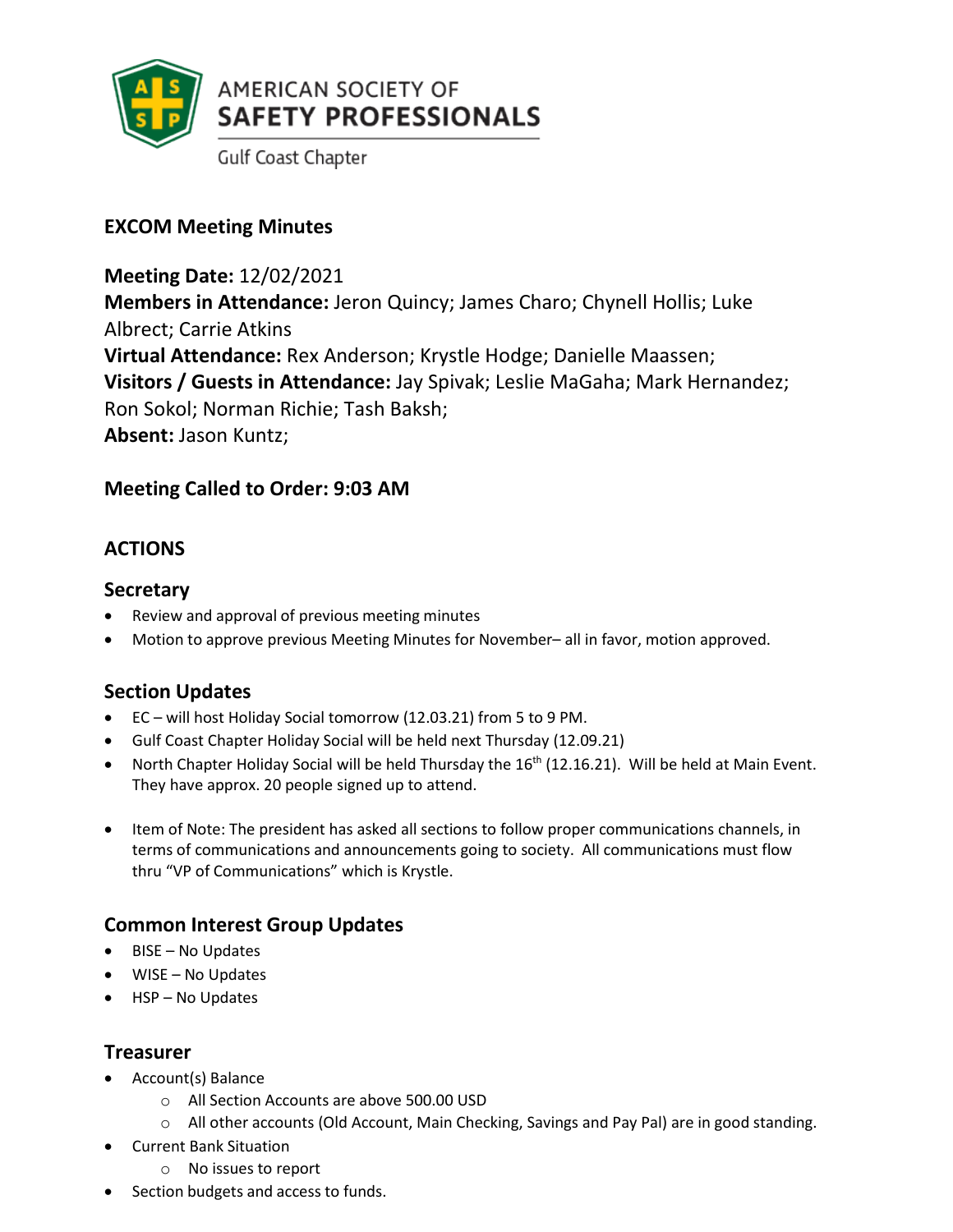- o No Issues to report
- Chynell requested media kits for the student sections. Chynell to get a budget together and the EXCOM will vote upon it.
- Proposed ASSP Shirts for EXCOM members and Sections Leadership. Motion proposed and passed to get shirts purchased for EXCOM and section leadership. James to move forward with getting everyone's sizes, etc.

### **Communications**

- o Newsletter & Website Danielle has been asked to target updates at least once per quarter. Focus right now is announcements and elections as well as current events.
- o Info needed/updates.

# **Member Services**

- 2022 PDC Planning Update Carrie and Jay have been having meetings. As they get closer to April, the meetings will become weekly.
	- o Updates: Webpage is up and Registration is open. Communications on this will follow to ensure membership may register.
- 2022 PDC Budget Approval Budget was sent today. Issues with "virtual commission" are yet to be resolved. President will work with Member Services to get issues resolved.
- Member Services just wanted to remind all that a "Call for Speakers" have gone out. We still need to get the speakers nailed down and send announcements out, and we are also still looking for venders to host booths as well.

### **Programs**

• Nov – Dec Speakers & AIHA Involvement going forward

# **Student Liaison Update**

- College of the Mainland Advisor Update Not much has changed. Chynell to work with Ron on that.
- New Chapter Potential SHSU, Braz Col, San Jac??
	- Braz Col would like us to come down. They would like a speaker on the ASSP side and the WISE side.
	- SHSU is being worked on by the North Section
	- James to contact San Jac

# Government Affairs

o Nothing New to Report